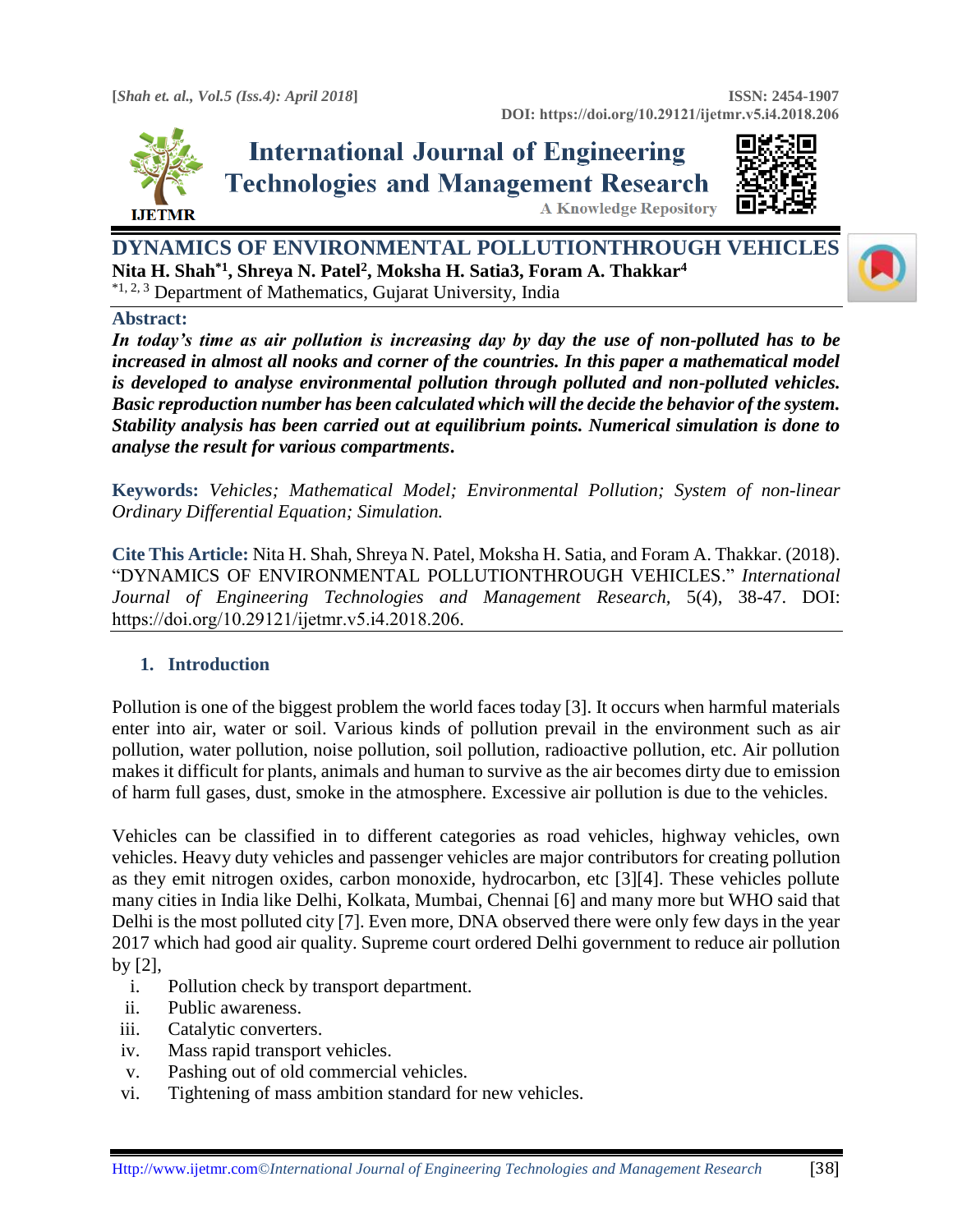**[***Shah et. al., Vol.5 (Iss.4): April 2018***] ISSN: 2454-1907**

# **DOI: 10.5281/zenodo.1244705**

In this paper, we are targeting own vehicles which are classified into polluted and non-polluted. Non-polluted vehicles are those which are purchased recently or has work for 3-4 years. After that usage of some vehicles has been defined as polluted vehicles because the efficiency of its engine and other motor capacity. Conventional motor vehicles have high impact on environment pollution. Vehicles which are using gasoline, diesel or CNG are main source of causing air pollution [5].

In this paper, a mathematical model is formulated for the analysis of environmental pollution through vehicles. The notations, mathematical model and basic reproduction number are given in section 2. Section 3 discusses local and global stability which are evaluated at equilibrium points of the model. Sensitivity analysis and numerical simulation are discussed in section 4 and 5 to support the analytical result.

## **2. Mathematical Model**

Here, we formulate a mathematical model for vehicles which are polluted or non-polluted. The model is developed with the notations defined in Table 1.

Figure 1 shows the dynamics of environmental pollution through vehicles. The model is developed with three discrete compartments: the number of vehicles  $(V)$ , the number of polluted vehicles

 $(P_v)$ , the number of non-polluted vehicles  $(N_v)$ .



Figure 1: Transmission diagram of environmental pollution through vehicles

| Table 1: Notation and its parametric values |                           |                                                                      |      |  |
|---------------------------------------------|---------------------------|----------------------------------------------------------------------|------|--|
|                                             | $\mathbb{R}^{\mathbb{Z}}$ | New recruitment rate of vehicles                                     | 0.12 |  |
|                                             |                           | : Rate of vehicles used for more than 5 years creating pollution 0.1 |      |  |
|                                             |                           | : Rate of vehicles used for less than 5 years creating pollution     | 0.25 |  |
|                                             |                           | : Transfer rate of polluted to non-polluted vehicles                 | 0.7  |  |
| $\delta_{\gamma}$                           |                           | : Transfer rate of non-polluted to polluted vehicles                 | 0.06 |  |
|                                             |                           | Rate of vehicles which are escaped from the observation              | 0.3  |  |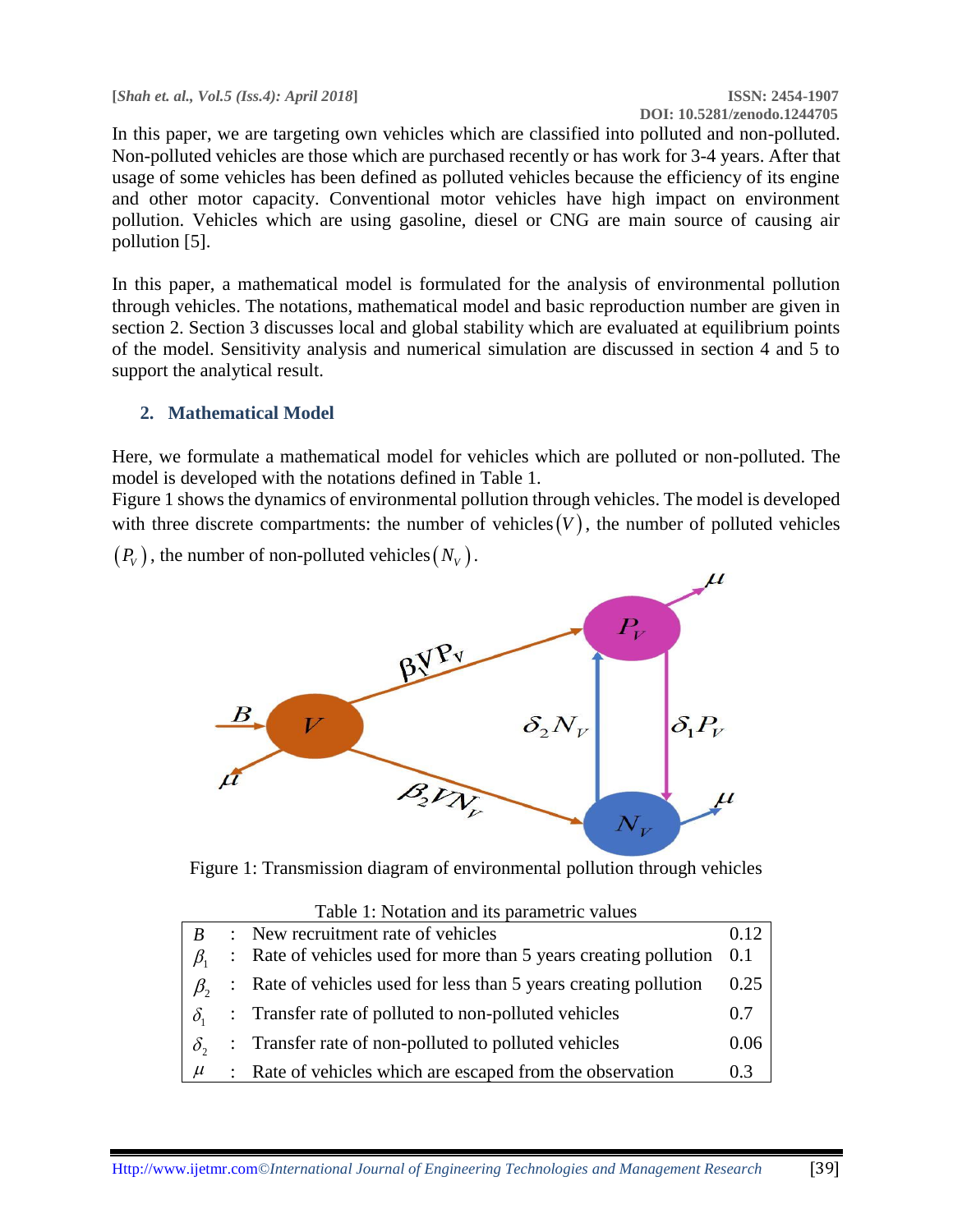**DOI: 10.5281/zenodo.1244705** Now, from figure 1 we have the following system of differential equation describing movement of vehicles from one compartment to the other

$$
\frac{dV}{dt} = B - \beta_1 V P_V - \beta_2 V N_V - \mu V
$$
\n
$$
\frac{dP_V}{dt} = \beta_2 V P_V + \delta_2 N_V - \delta_1 P_V - \mu P_V
$$
\n
$$
\frac{dN_V}{dt} = \beta_2 V P_V + \delta_1 P_V - \delta_2 N_V - \mu N_V
$$
\nwith  $V + P_V + N_V \le N$  and  $V > 0, P_V \ge 0, N_V \ge 0$ .

Adding all the above equations, we have  
\n
$$
\frac{d}{dt}(V + P_V + N_V) = B - \mu(V + P_V + N_V) \ge 0
$$
\n(2)

This gives, 
$$
\lim_{t \to \infty} \sup (V + P_V + N_V) \le \frac{B}{\mu}
$$
 (3)

Therefore, the feasible region for (1) is  
\n
$$
A = \left\{ (V + P_V + N_V) : V + P_V + N_V \le \frac{B}{\mu}, V > 0; P_V > 0, N_V > 0 \right\}.
$$
\n(4)

Thus, the equilibrium point  $E_0 = \left(\frac{B}{B}, 0, 0\right)$  $\mu$  $=\left(\frac{B}{\mu},0,0\right).$ 

Next, the basic reproduction number  $R_0$  can be calculated using the next generation matrix [1]. Let  $X = (P_v, N_v, V)$ 

Thus, 
$$
\frac{dX}{dt} = F(X) - V(X)
$$
\n
$$
F(X) = \begin{bmatrix} \beta_1 V P_V \\ \beta_2 V N_V \\ 0 \end{bmatrix}, V(X) = \begin{bmatrix} \delta_1 P_V + \mu P_V - \delta_2 N_V \\ \delta_2 N_V + \mu N_V - \delta_1 P_V \\ -B + \beta_1 V P_V + \beta_2 V N_V + \mu V \end{bmatrix}
$$
\n(5)

Now, the derivative of  $F$  and  $V$  of order  $3 \times 3$  defined as

$$
f = \left[ \frac{\partial F_i(E_0)}{\partial X_j} \right], \ v = \left[ \frac{\partial V_i(E_0)}{\partial X_j} \right]
$$

where

where  
\n
$$
f = \begin{bmatrix} \beta_1 V & 0 & \beta_1 P_v \\ 0 & \beta_2 V & \beta_2 N_v \\ 0 & 0 & 0 \end{bmatrix}
$$
 and  $v = \begin{bmatrix} \delta_1 + \mu & -\delta_2 & 0 \\ -\delta_1 & \delta_2 + \mu & 0 \\ \beta_1 V & \beta_2 V & \beta_1 P_v + \beta_2 N_v + \mu \end{bmatrix}$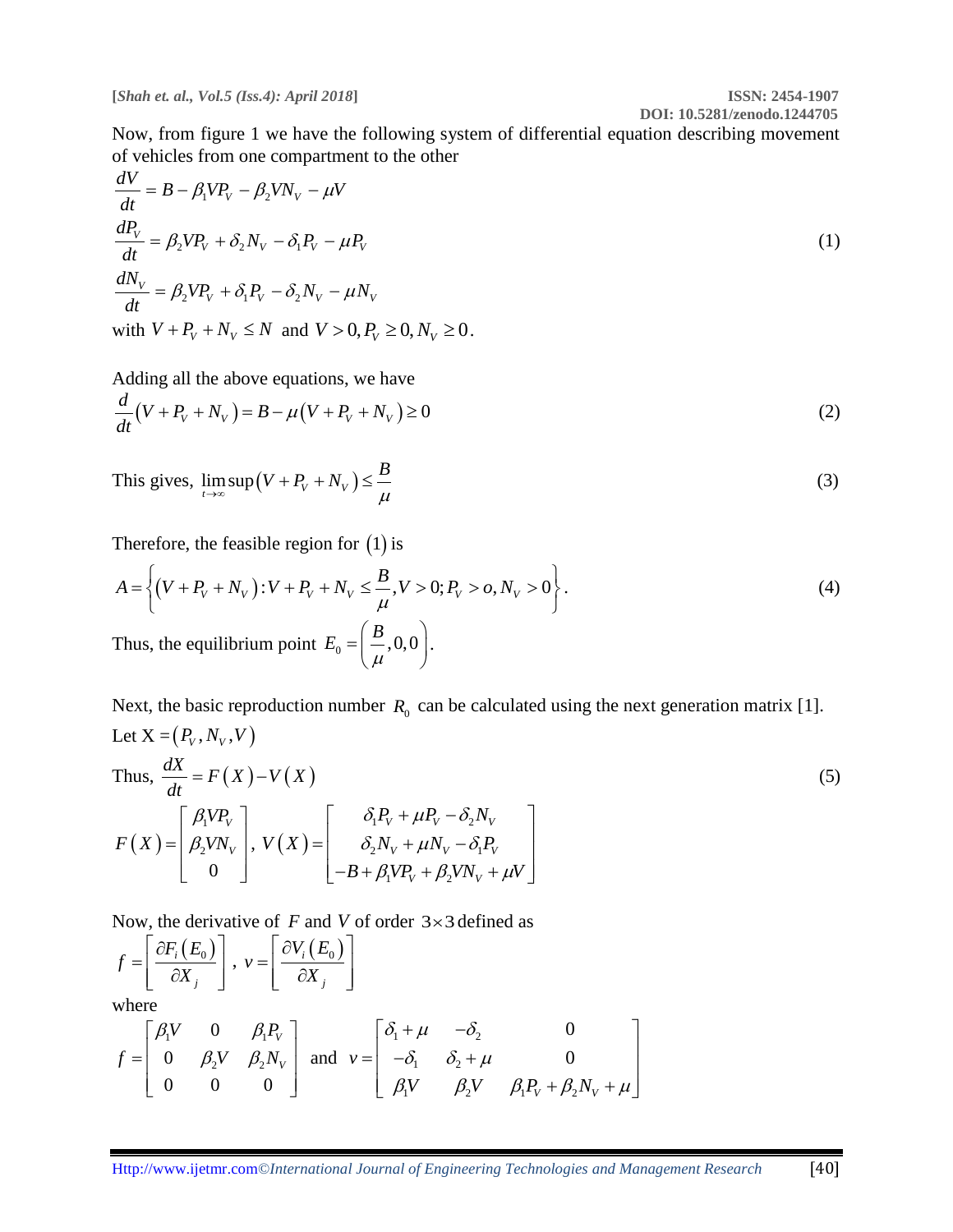Hence, the basic reproduction number  $R_0$  is the spectral radius of matrix  $fv^{-1}$ 

$$
R_0 = \frac{B\left[\beta_1(\delta_2 + \mu) + \beta_2(\delta_1 + \mu)\right]}{\mu^2(\delta_1 + \delta_2 + \mu)}
$$
\n(6)

On solving system (1), we get an endemic equilibrium point  $E^* = (V^*, P_V^*, N_V^*)$ 

where, 
$$
V^* = A_1
$$
,  $P_V^* = \frac{-\delta_2(-A_1)\mu + B}{\mu A_1 \beta_1 - \delta_2 - \delta_1 - \mu}$ ,  
\n
$$
N_V^* = \frac{A_1 \beta_1 (\beta_2 B - \delta_2 \mu - \mu^2) - \beta_2 B (\delta_1 + \mu) + \mu^2 (\mu + \delta_2 + \delta_1)}{\beta_1 \beta_2 \mu A_1 - \delta_2 - \delta_1 - \mu}
$$
\n
$$
\frac{1}{2} \beta_2 \delta_1 + \mu \beta_1 + \beta_2 \mu + \delta_2 \beta_1 \pm \sqrt{\frac{\beta_2^2 \delta_2^2 - 2 \beta_2 \delta_1 \mu + 2 \beta_2^2 \delta_1 \mu + 2 \beta_1 \beta_2 \delta_1 \delta_2 + \mu^2 \beta_1^2}{-\mu^2 \beta_1 \beta_2 - 2 \mu \beta_1^2 \delta_2 + \beta_2^2 \mu^2 - 2 \beta_1 \beta_2 \mu \delta_2 + \delta_2^2 \beta_1^2}
$$
\nand  $A_1 = \frac{\beta_2 \beta_1 + \beta_2 \mu + \beta_2 \beta_1 \mu + \beta_2 \mu + \delta_2 \beta_1 \mu}{\beta_1 \beta_2}$ 

#### **3. Equilibrium**

In this section, the local and global stability of environmental pollution through vehicles is discussed.

## **3.1. Local Stability**

**Theorem 1:** If  $\beta_1 - \beta_2$  $\beta_1 \frac{B}{\rho} < \delta_1 + \mu$  $\mu$  $<\delta_1 + \mu$  and  $\beta_2 - <\delta_2$  $\beta_2 \frac{B}{\epsilon} < \delta_2 + \mu$  $\mu$  $<\delta_2 + \mu$  then equilibrium point  $E_0$  of the transmission of the model is locally asymptotically stable.

**Proof:** If all the eigenvalues of the Jacobian matrix of the system (1) have negative real part then the equilibrium point is locally stable. For this, at  $E_0 = \left(\frac{B}{A}, 0, 0\right)$  $\mu$  $=\left(\frac{B}{\mu}, 0, 0\right)$  the Jacobian of the system (1) takes the form,

 $\frac{1}{1}B$   $-\beta_2$  $\frac{\partial_1 B}{\partial_1} - \delta_1 - \mu$   $\delta_2$  $\sum_{1} \frac{-\beta_2 B}{\mu} - \delta_2$ 0 0  $\frac{B}{\frac{\beta_2 B}{\beta_1}}$  $J = \begin{bmatrix} 0 & \frac{\beta_1 B}{\beta_2} \end{bmatrix}$ *B* the form,<br> $\mu \frac{-\beta_1 B}{\beta_2} \frac{-\beta_2 B}{\beta_1}$  $\frac{\beta_1 B}{\mu}$   $\frac{-\beta_2 B}{\mu}$  $\beta_{\scriptscriptstyle 1}$  $\frac{\partial_1 B}{\partial \mu} - \delta_1 - \mu$   $\delta_2$  $\beta_{\scriptscriptstyle 2}$  $\delta_1$   $\frac{-\beta_2 B}{\mu} - \delta_2 - \mu$ s the form,<br> $\begin{bmatrix} -\mu & \frac{-\beta_1 B}{\rho} & \frac{-\beta_2 B}{\rho} \end{bmatrix}$  $\begin{bmatrix} -\mu & \frac{-\beta_1 B}{\mu} & \frac{-\beta_2 B}{\mu} \end{bmatrix}$  $=\begin{vmatrix} \theta_1 & \theta_2 \\ 0 & \frac{\beta_1 B}{\mu} - \delta_1 - \mu \end{vmatrix}$ −  $-\delta_2 - \mu$  $\left[\begin{array}{ccc} 0 & \delta_1 & \frac{-\beta_2 B}{\mu} - \delta_2 - \mu \end{array}\right]$  $\mu$   $\begin{bmatrix} 0 & \nu_1 & \mu & \nu_2 & \mu \\ \mu & \mu & \nu_1 & \mu \end{bmatrix}$ <br>  $trace(J) = -\mu + \frac{\beta_1 B}{\mu} - \delta_1 - \mu + \frac{\beta_2 B}{\mu} - \delta_2 - \mu$ 

$$
\begin{array}{ccc}\n\downarrow & & \mu & \downarrow \\
\text{trace}(J) = -\mu + \frac{\beta_1 B}{\mu} - \delta_1 - \mu + \frac{\beta_2 B}{\mu} - \delta_2 - \mu\n\end{array}
$$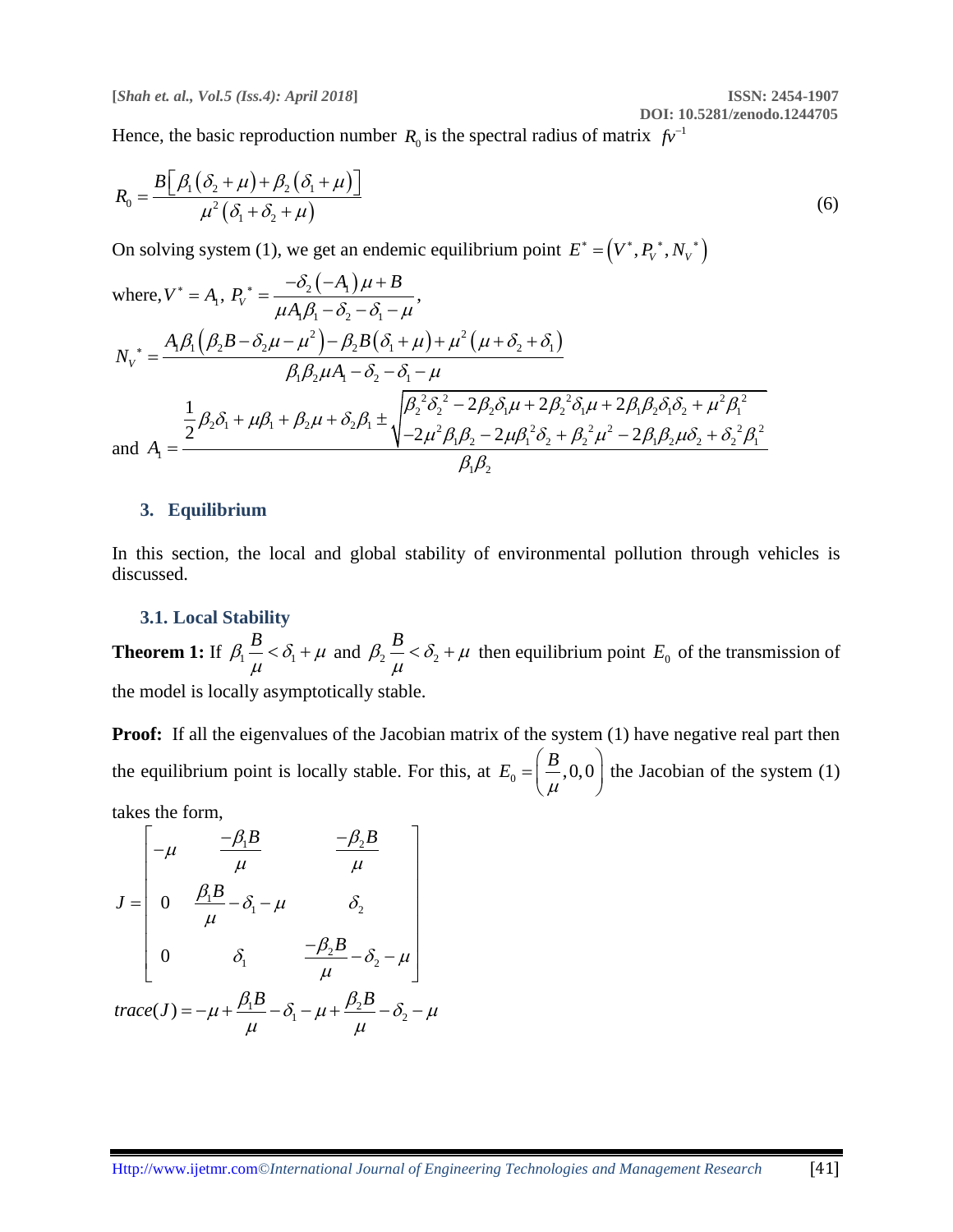**[***Shah et. al., Vol.5 (Iss.4): April 2018***] ISSN: 2454-1907**

 **DOI: 10.5281/zenodo.1244705**

Now,

Now,  
\n
$$
trace(J) = min\left\{\frac{\beta_1 B}{\mu(\delta_1 + \mu)}, \frac{\beta_2 B}{\mu(\delta_1 + \mu)}\right\} < 1
$$
\n(7)

**Theorem 2:** The unique positive equilibrium  $E^*$  is locally asymptotically stable with the condition that  $a_{22} > 0$ ,  $a_{33} > 0$  if and only if  $\delta_1 + \mu > \beta_1 V^*$  and  $\delta_2 + \mu > \beta_2 V^*$ .

**Proof:** The Jacobian matrix of system (1) at endemic point 
$$
E^*
$$
 is as follows:  
\n
$$
J^* = \begin{bmatrix} -a_{11} & -\beta_1 V^* & -\beta_2 V^* \\ \beta_1 P_v^* & -a_{22} & \delta_2 \\ \beta_2 N_v^* & \delta_1 & -a_{33} \end{bmatrix}
$$
\nwhere,  $a_{11} = \beta_1 P_v^* + \beta_2 N_v^* + \mu$ ,  $a_{22} = -\beta_1 V^* + \delta_1 + \mu$ ,  $a_{33} = -\beta_2 V^* + \delta_2 + \mu$ 

The characteristic polynomial of the above Jacobian matrix is  $x^3 + A_{11}x^2 + A_{22}x + A_{33} = 0$ where,  $A_{11} = a_{11} + a_{22} + a_{33}$ <br>  $A_{22} = \beta_2^2 N_V V - \delta_1 \delta_2 + a_{33} a_{22} + a_{33} a_{11} + \beta_1^2 P_V V$  $A_{33} = \beta_2 N_V \beta_1 V \delta_2 + \delta_1 \beta_1 P_V \beta_2 V + \beta_2^2 N_V V a_{22} - \delta_1 \delta_2 a_{11} + a_{33} \beta_1^2 P_V V + a_{33} a_{22} a_{11}$ 

Here,  $A_{11} > 0$ ,  $A_{22} > 0$ ,  $A_{33} > 0$  and satisfy the condition  $A_{11}A_{22} > A_{33}$  of Routh-Hurwitz criterion provided,  $a_{22} > 0, a_{33} > 0$  (Routh E.J 1877).

#### **3.2. Global Stability**

In this section, we will discuss the global stability of the proposed model.

**Theorem 3:** The equilibrium point  $E_0$  of the model is globally asymptotically stable.

**Proof:** If 
$$
\det(1 - f v^{-1}) > 0
$$
 then the equilibrium is globally stable [8][9].  
Now,  $\det(1 - f v^{-1}) = 1 - R_0 = 1 - 0.3597 = 0.6402 > 0$   
Hence proved. (8)

**Theorem 4:** The equilibrium point  $E^*$  of the model is globally asymptotically stable.

**Proof:** Consider, the Lyapunov function  

$$
L(t) = \frac{1}{2} \Big[ (V - V^*) + (P_V - P_V^*) + (N_V - N_V^*) \Big]^2
$$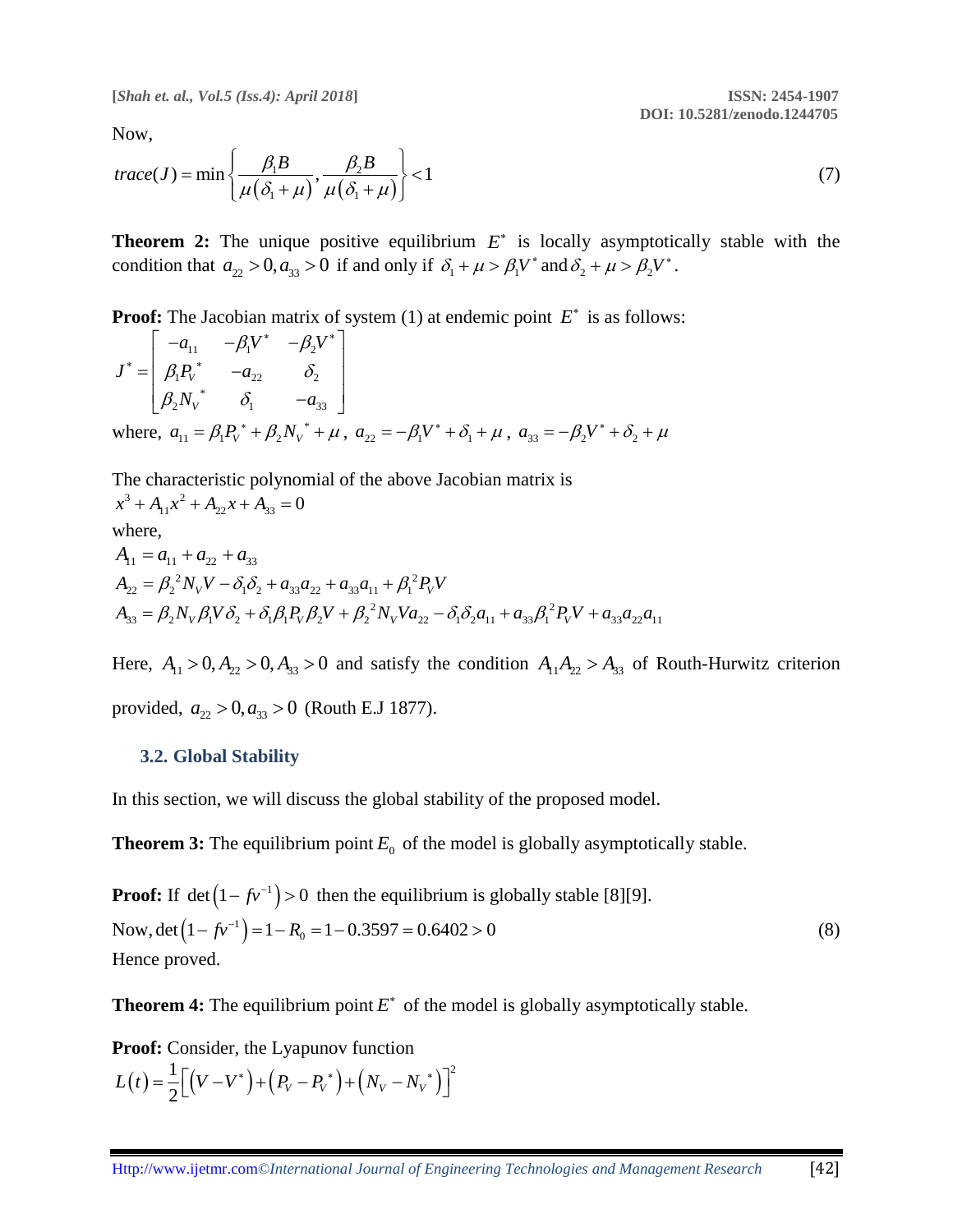**[***Shah et. al., Vol.5 (Iss.4): April 2018***] ISSN: 2454-1907**

 **DOI: 10.5281/zenodo.1244705**

then

( ) ( ) ( ) ( ) ( ) ( ) ( ) ( ) ( ) ( ) ' ' ' ' 2 0 *V V V V V V V V V V V V V V V V V V L t V V P P N N V P N V V P P N N V P N V P N V V P P N N* = − + − + − + + = − + − + − + + − − − = − − + − + −

Here, we used,  $B = \mu V^* + \mu P_V^* + \mu N_V^*$ .

Hence,  $E^*$  is globally asymptotically stable.

#### **4. Sensitivity Analysis**

In this section, the sensitivity analysis for all parameters is deliberated in Table 2.

The normalized sensitivity index of the parameters is calculated by using the following formula:  $0 - \frac{U_{0}}{U_{0}}$ 0  $R_0 R_0 = \frac{\partial R_0}{\partial \alpha} \cdot \frac{\alpha}{R_0},$  $\alpha$   $\partial \alpha$  R  $\gamma_{\alpha}^{R_0} = \frac{\partial R_0}{\partial \alpha} \cdot \frac{\alpha}{R_0}$  $=\frac{\partial R_0}{\partial \mathbf{r}}\cdot \frac{\partial R_0}{\partial \mathbf{r}}$  $\partial$ where  $\alpha$  denotes the model parameter.

Table2.Sensitivity analysis

| Parameter Value        |  |
|------------------------|--|
| $\boldsymbol{B}$       |  |
|                        |  |
| $J_2$                  |  |
| $\delta_1$             |  |
| $\frac{\delta_2}{\mu}$ |  |
|                        |  |

New recruitment rate  $(B)$ , the rate of vehicles used for more than 5 years creating pollution $(\beta_1)$ , the rate of vehicles used for less than 5 years creating pollution  $(\beta_2)$  have positive effect which means they pollutes surrounding other parameters have negative impact on model which advices individual to option for public transport and once polluted vehicles remains in the same stateeven if steps are taken to reduce pollution.

#### **5. Numerical Simulation**

In this section, we will study the numerical results of the model.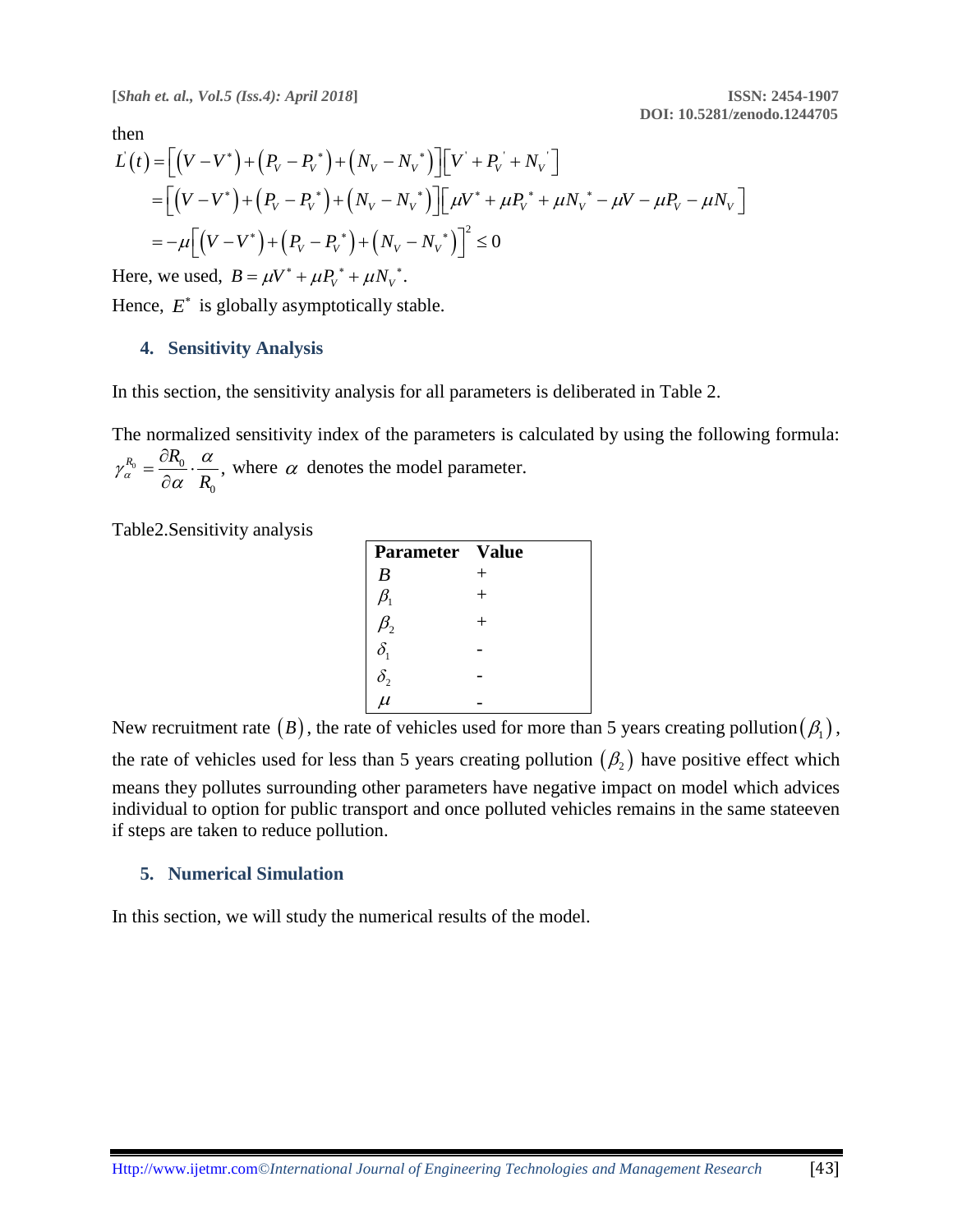

Figure 2: Movement of vehicles in compartments

Figure 2 interprets that the number of vehicles are decreasing due to which polluted and nonpolluted vehicles are increasing. Non-polluted vehicles exist for more duration as compared to polluted vehicles and with the passage of time they both decreases and try to stabilize the pollution due to vehicles.



Figure 3: Effect of different values of  $\beta_1$  on  $P_V$ 

Figure 3 indicates that if the rate of vehicles used for more than five years creating pollution  $(\beta_1)$ is increased from 5% to 15% then number of polluted vehicles are decreasing approximately from 27 to 37. After 3 years, number of polluted vehicles have almost decreased and has become stable. so, the effect of vehicles used for more than 5 years creating pollution  $(\beta_1)$  play a vital role so pollution increases of such vehicles are used for longer time.

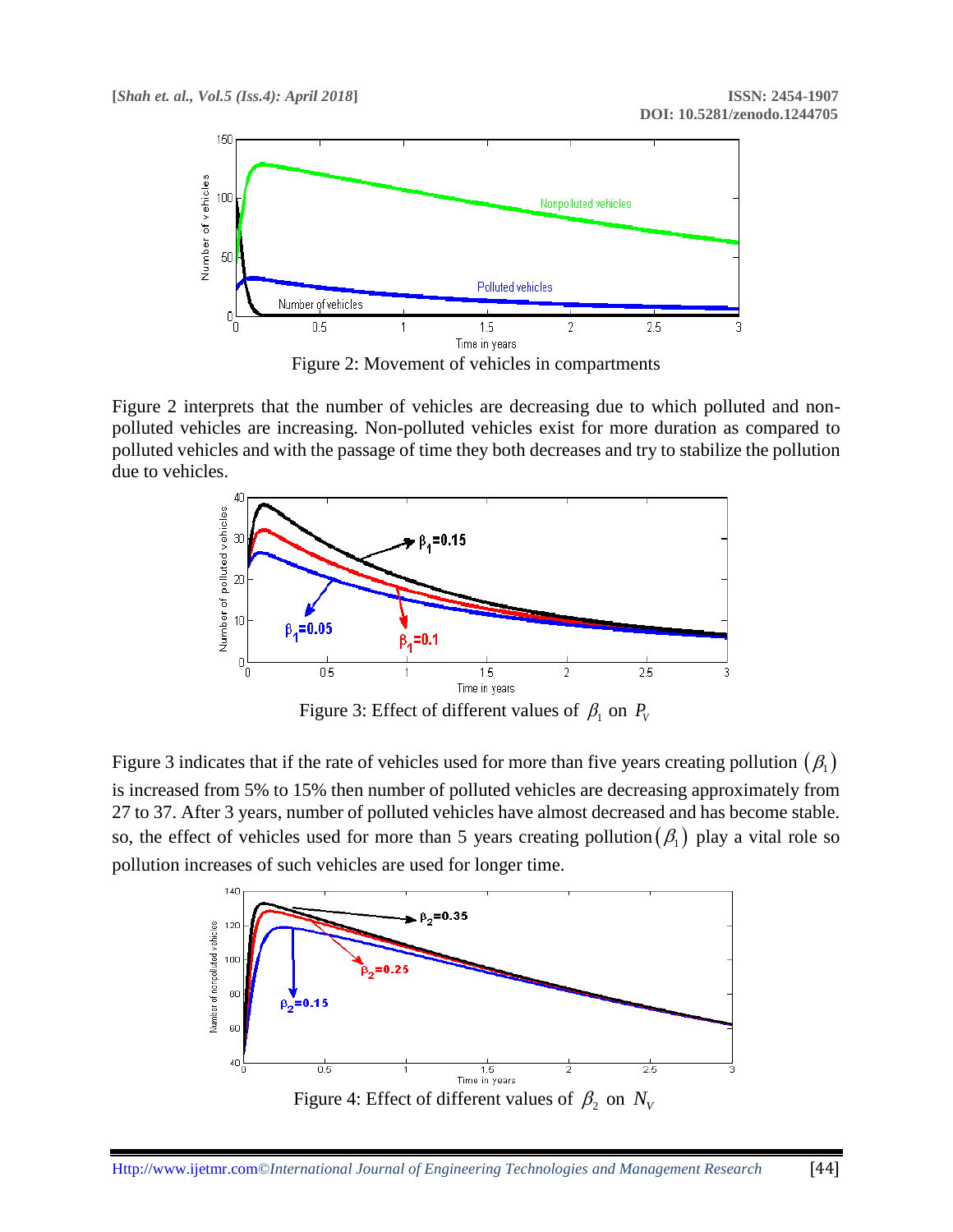Now, from figure 4 it is observed that if one will increase the rate of vehicles used for less than 5 years creating pollution  $(\beta_2)$ , the number of non-polluted vehicles decreases which is not advisable.



Figure 5: Effect of different values of  $\delta_1$  on  $N_V$ 

Figure 5 shows that on decreasing the transfer rate of polluted to non-polluted vehicles  $(\delta_1)$  the number of non-polluted vehicles also decreases which is harmful for the society.



Figure 6: Effect of different values of  $\delta_2$  on  $P_V$ 

Figure 6 specifies that if we increase the value from 0.06% to 0.6% initially. There is no increase or decrease in the number of polluted vehicles but with the passage of time they start to decrease. So, on increasing this rate the number of polluted vehicles decreases which is beneficial for the society.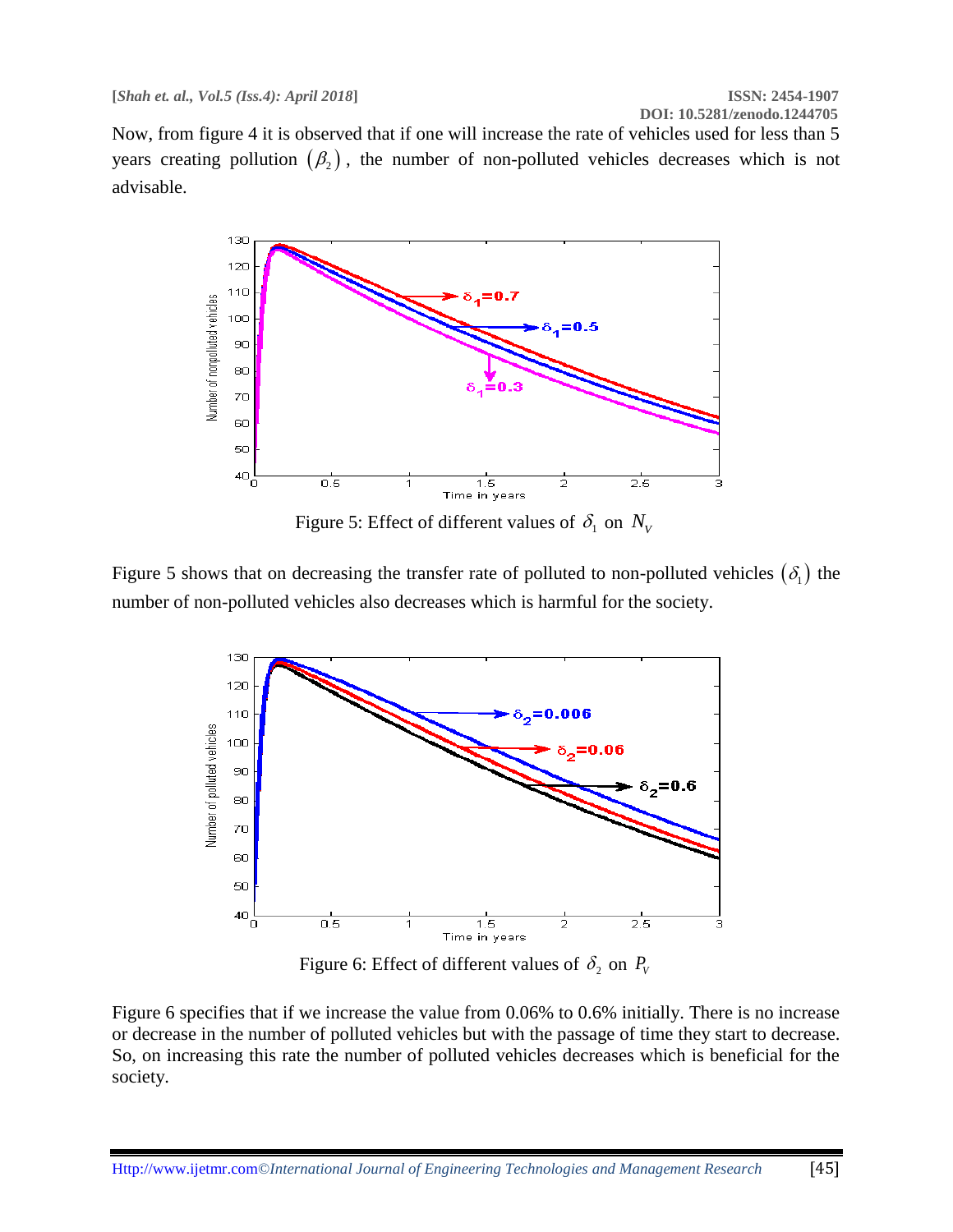

Figure 7: Percentage of polluted and non-polluted vehicles

Figure 7 suggests that though the number of non-polluted vehicles (86%) are more in comparison to polluted vehicles (14%). Every individual in the society should bring their step forward so as to bring maximum reduction in polluted vehicles to have a fresh and healthy surrounding.

## **6. Conclusions & Recommendations**

A nonlinear mathematical model for environmental pollution through vehicles is developed. Local and global stability has been proved at equilibrium point  $E_0$ . We conclude that increase in polluted vehicles cause more pollution which is harmful for environment and society. Instead of using polluted vehicles one should start using non-polluted vehicles or electric vehicles.

For that, some remedial steps can be taken such as:

- 1) Proper maintenance of car and truck emission control system.
- 2) Alternative fuels such as CNG and LPG.

Using parametric values given in the table 1. We computed that 35% of non-polluted vehicles exist in the society.The aim of the preparing model is to reduce environmental pollution through vehicles.

## **Acknowledgements**

The authors thank DST-FIST file # MSI-097 for technical support to the department.

## **References**

- [1] Diekmann, O., Heesterback, J.A.P. and Roberts, M.G. The construction of next generation matrices for compartmental epidemic models, Journal of the Royal Society Interface, 7(47),2010, 873-885.
- [2] http://delhi.gov.in/wps/wcm/connect/doit\_transport/Transport/Home/Pollution+Control/S teps+Taken+by+Delhi+Govt.+to+reduce+the+Pollution+in+Delhi